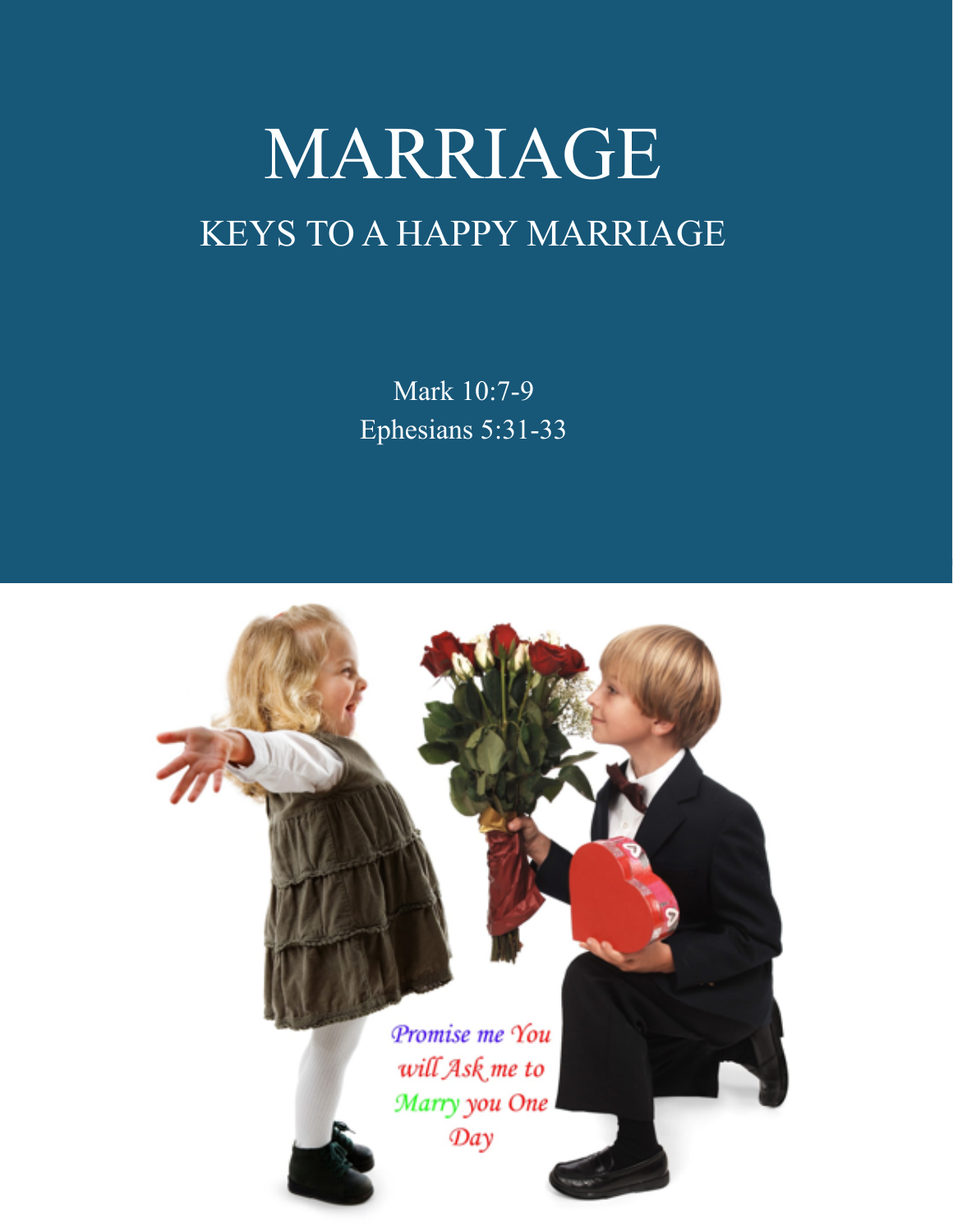

Where once the family was the stable foundation upon which all else was built, today its shattered remnants are the source of much of what troubles society. And while marriages still outnumber divorces, the gap is rapidly closing. Marriage is well on the way to becoming a failed institution.

Dr. Macon has wrote and taught extensively on interpersonal relationships and much of it is applicable to this most personal of relationships. In this course you will discover methods to make a marriage work, why many marriages fail, how to discover if partners are well suited to each other, and how to save a failing marriage.

While magazines are filled with the advice of "pop" psychologists, the trend has only worsened. Here are real solutions—workable solutions—that can be applied to improve any intimate relationship.

# Lesson: Keys to a Happy Marriage

God created Adam and Eve and placed them in the Garden of Eden as the first married couple. Marriage is ordained and established by God, and He includes keys to a happy marriage in the Bible.

Consider this story about a happily married couple in North Carolina: A certain man and his wife were about to celebrate 35 years of marriage. They'd actually met as teenagers because they attended the same church. When they became young adults, they were at a church convention where the man asked the young lady for a date. That first date was an epic one. They drove two hours to tour New York City instead of a local Pennsylvania mountain waterfall attraction as they had first planned.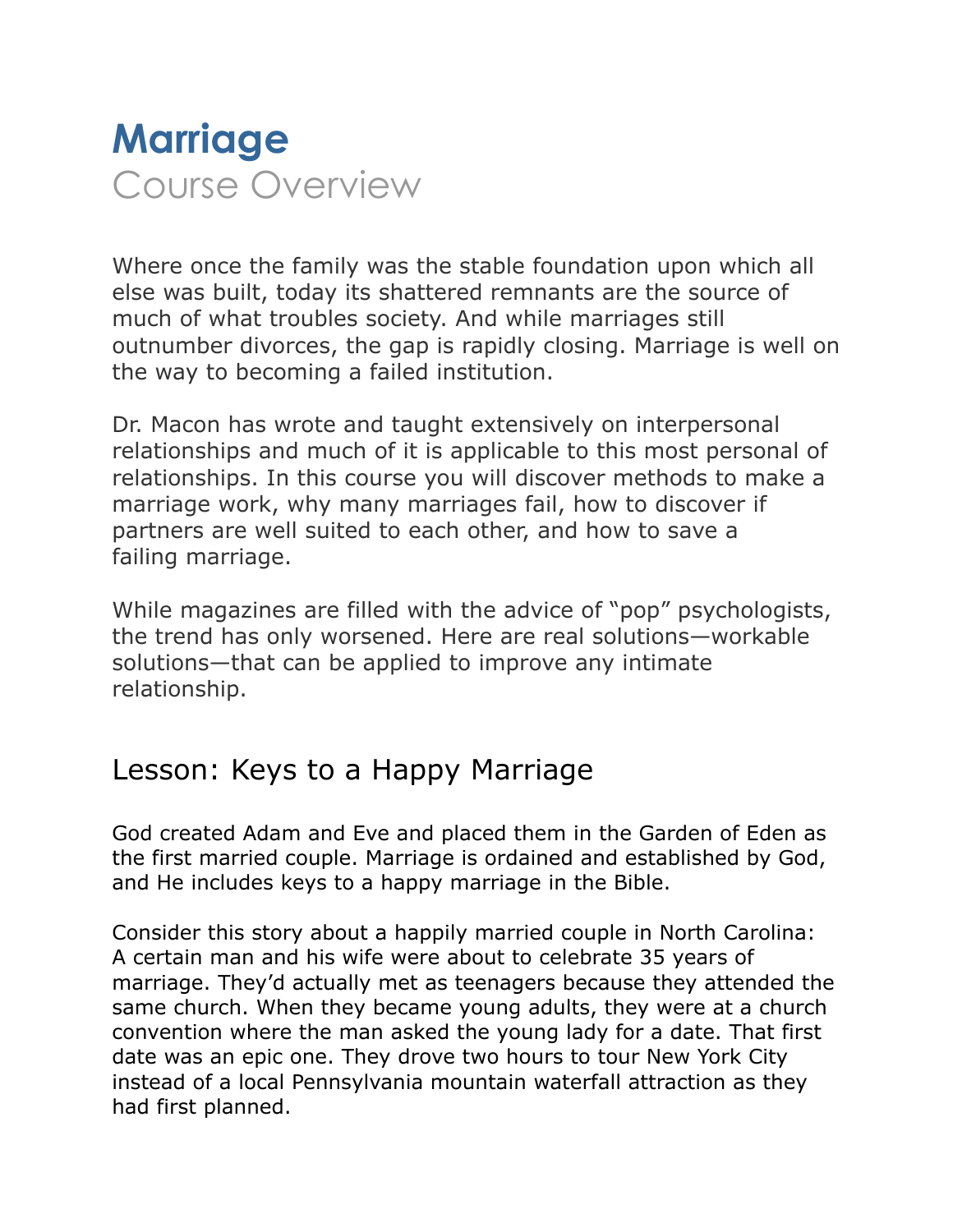Over time they began to realize how much they enjoyed each other's company and knew they were 'growing' in love.

After they got married, they encountered many of the typical newlywed challenges, including the financial ones, but they managed to make ends meet.

Before long, their son was born and brought them incredible joy, as did the child's sister who was born four years later. The couple settled down into what was to be a 31-year career in hospital financial administration, and the wife worked part-time as a substitute teacher and then as a clerical worker.

Today, their children are grown, and they have four beautiful grandchildren. They own a home in the Piedmont area of North Carolina, and they're now serving wonderful people as their pastor.

You might be thinking, 'That's their beautiful, inspiring love story? There's nothing interesting about that!' That's right! To you, the reader, it might seem meaningless, but to that wife and husband that's the brief outline of 35 years of a happy marriage. These represent years that are filled with countless stories and memories that they cherish, things that would mean nothing to you but everything to them.

The point is there is no 'magic formula' to pattern your life after that will lead to a happy marriage. Married couples are each unique with their own hopes and dreams—their own special circumstances in life that make them who they are.

# **God Must Be Involved in Your Marriage**

For a marriage to be happy and successful for life, the husband and wife must include God as a partner in their marriage. They must acknowledge God as Supreme in their lives and together yield to what God instructs in the Bible about marriage. The marriage will fail if it is based on self-gratification and pleasure.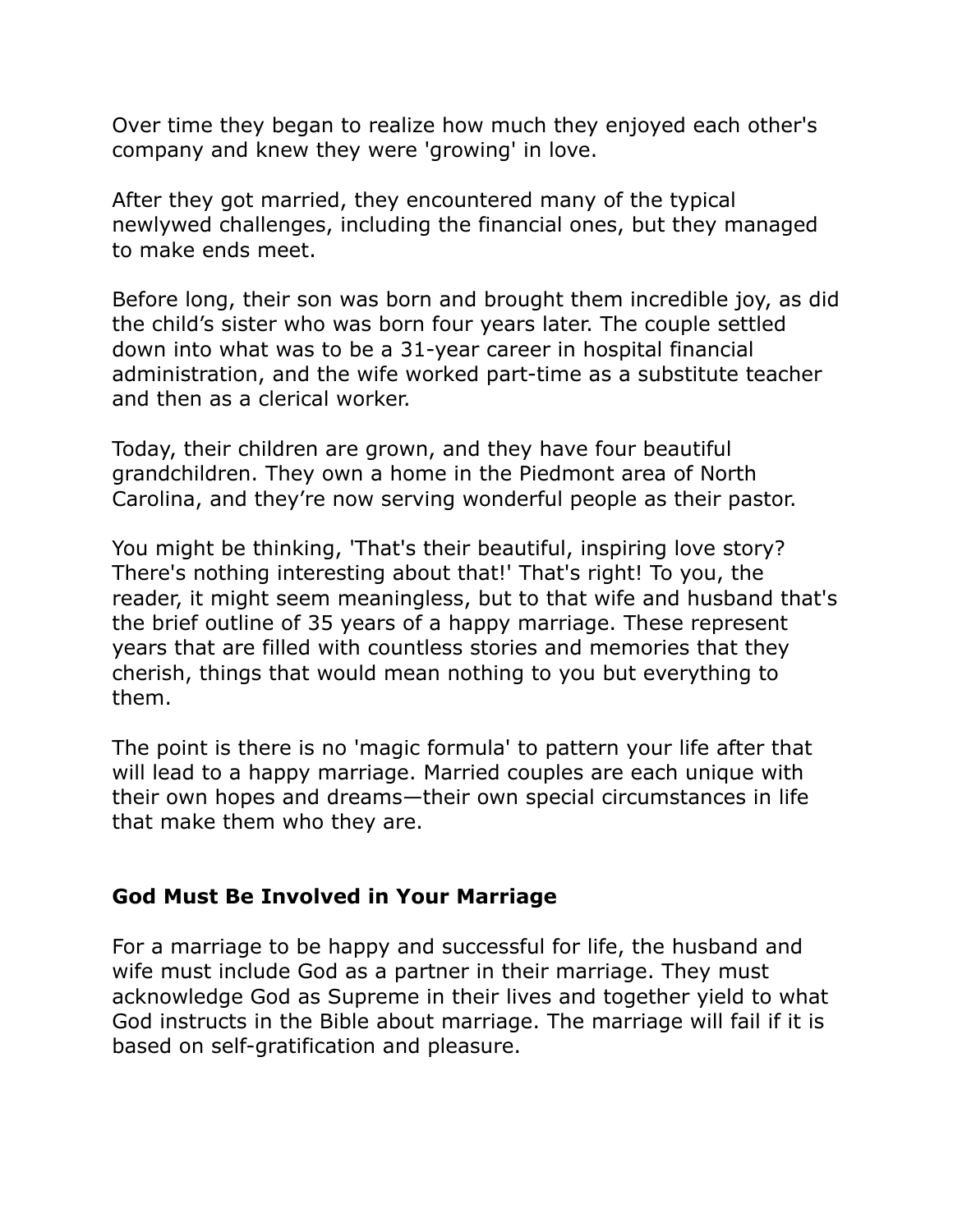# **Is God really involved in marriage?**

#### Malachi 2:14

Yet you say, "For what reason?" Because the Lord has been witness between you and the wife of your youth, with whom you have dealt treacherously; yet she is your companion and your wife by covenant.

# Mark 10:7-9

"'For this reason a man shall leave his father and mother and be joined to his wife, and the two shall become one flesh'; so then they are no longer two, but one flesh. Therefore what God has joined together, let not man separate."

Marriage is a covenant that includes God! Many marriage ceremonies include words such as, "Do you faithfully promise and covenant with God, in the presence of these witnesses to take..." If we covenant with God, then this makes marriage on a far higher plane than simply agreeing to live together legally as husband and wife. It means we willingly submit to the role God must play in the marriage. We will live by His rules.

# **What's the purpose of marriage?**

# Ephesians 5:31-33

"For this reason a man shall leave his father and mother and be joined to his wife, and the two shall become one flesh." This is a great mystery, but I speak concerning Christ and the church. Nevertheless let each one of you in particular so love his own wife as himself, and let the wife see that she respects her husband.

Ephesians 5 reveals how marriage is a type of the incredible love relationship between Jesus Christ and His Bride, the Church. No love could be greater! The Bible is the ultimate love story when understood in its overall concept and purpose.

# **What is true love?**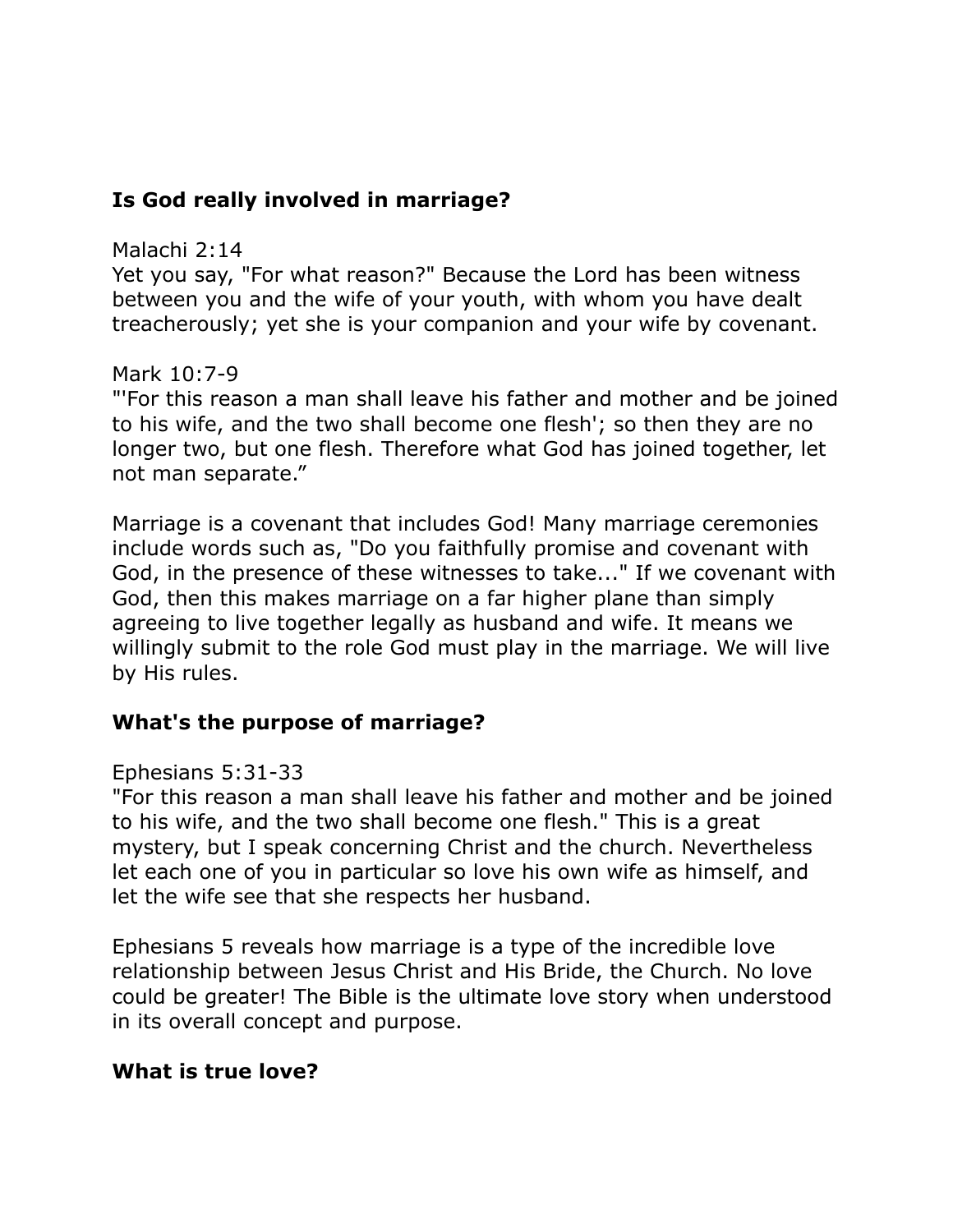#### 1 Corinthians 13:4-8

Love suffers long and is kind; love does not envy; love does not parade itself, is not puffed up; does not behave rudely, does not seek its own, is not provoked, thinks no evil; does not rejoice in iniquity, but rejoices in the truth; bears all things, believes all things, hopes all things, endures all things. Love never fails…

Love isn't just a feeling of passionate desire for your lover and the unbearable thought of being apart. True love is based on outgoing concern for your partner. It's about self-sacrifice for the good of the one you love.

#### **In every marriage, things go wrong. What if the problem is not my fault?**

Proverbs 14:12

There is a way that seems right to a man, but its end is the way of death.

Philippians 2:3-5

Let nothing be done through selfish ambition or conceit, but in lowliness of mind let each esteem others better than himself. Let each of you look out not only for his own interests, but also for the interests of others.

Let this mind be in you which was also in Christ Jesus…

Proverbs 15:1

A soft answer turns away wrath, but a harsh word stirs up anger.

1 Thessalonians 5:15

See that no one renders evil for evil to anyone, but always pursue what is good both for yourselves and for all.

Over time, seemingly insignificant irritations can get blown out of proportion, and before long, couples say or do things that are offensive to each other. The result? Arguments, conflict and, all too often, shouting matches.

It is often very difficult to see our own faults. We're always right in our own eyes, so we naturally place the blame on our partner. This mind-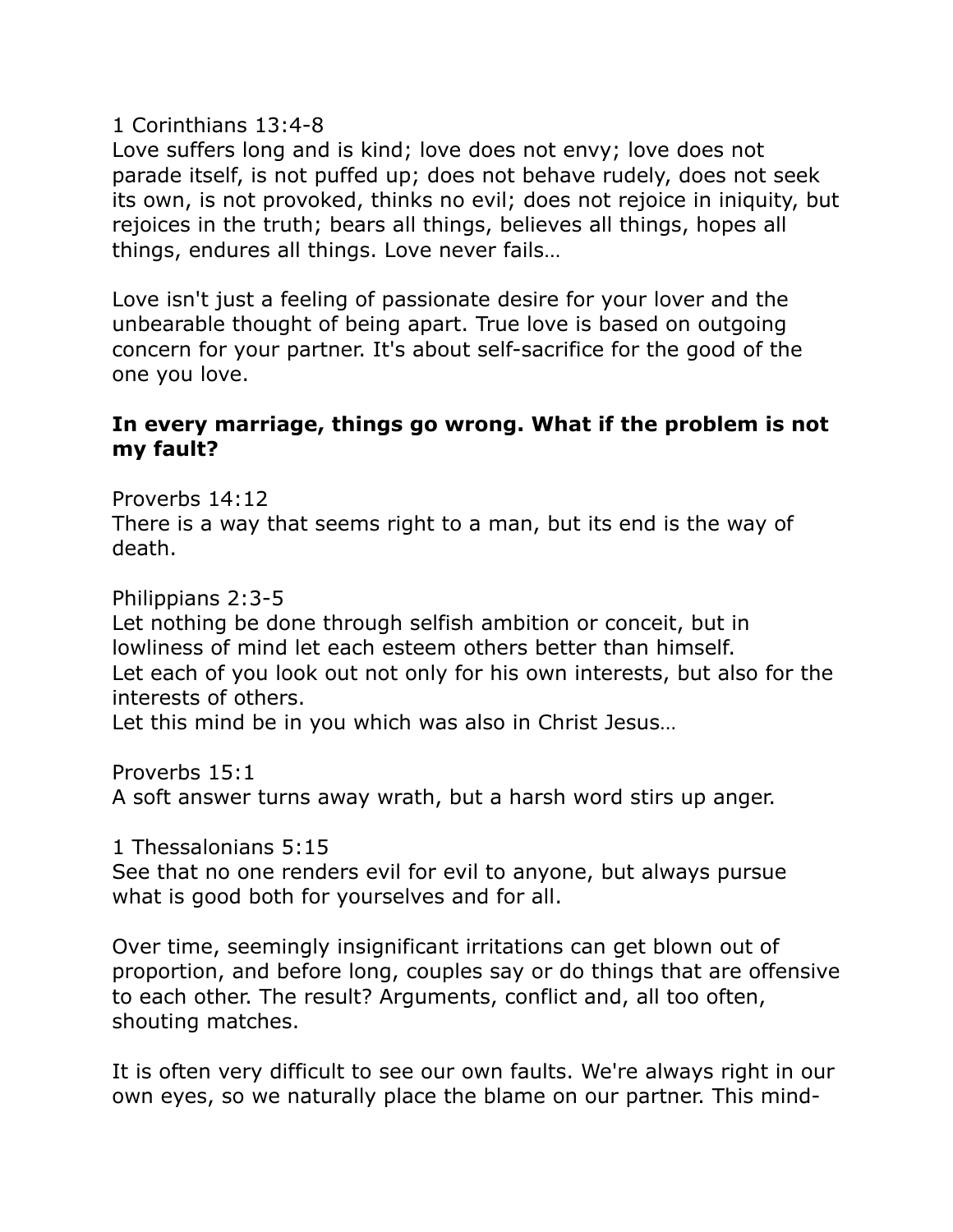set started way back in the Garden of Eden when Adam blamed Eve, and Eve blamed the serpent (Genesis 3:12-13).

But even if it really is not our fault, loudly insisting the other person take all the blame is not helpful. The optimal solution instead involves seeking peace, not revenge (Matthew 5:9; Romans 12:17-21). It involves seeking win-win strategies. The Bible shows that sometimes our good actions can, over time, win over our mate (1 Peter 3:1).

Ideally, both partners will eventually work together to solve their problems. Well-known marriage counselor H. Norman Wright offers the following advice: "Some negative ways of dealing with conflict are withdrawing, winning, yielding, and compromising. The ideal way of dealing with conflict is by resolving the conflict. It may take longer, but the relationship is then strengthened and needs are met on both sides"

# **What should we say to help heal our relationships?**

Psalm 51:1, 10 (New Living Translation) Have mercy on me, O God, because of your unfailing love. Because of your great compassion, blot out the stain of my sins... Create in me a clean heart, O God. Renew a right spirit within me.

Ephesians 4:32 And be kind to one another, tenderhearted, forgiving one another, even as God in Christ forgave you.

Ephesians 5:25 Husbands, love your wives, just as Christ also loved the church and gave Himself for her…

Titus 2:4 (New Living Translation) These older women must train the younger women to love their husbands and their children.

When we sin, first we must repent and become right with God. Then we can seek His help in restoring the relationship.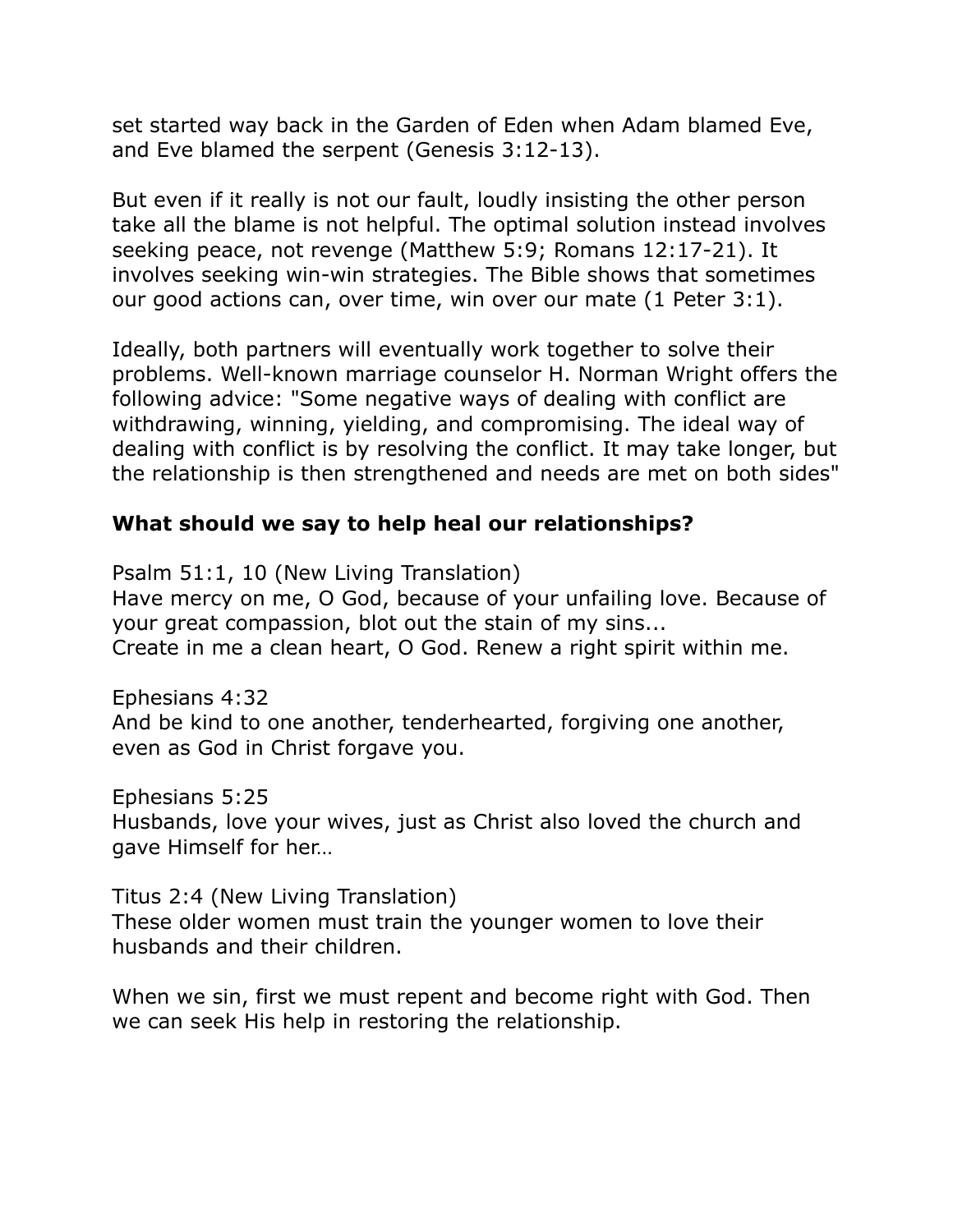# **In every marriage relationship, there are several phrases that can help heal the damage that has been done due to conflicts and arguments. Three key phrases are listed below.**

1. "I'm sorry." Use this one often, and mean it! Tell your spouse you're sorry for saying or doing the thing that has upset him or her. Whether you were right or wrong, it doesn't matter; your actions have had a negative impact on the spouse you love, and you should apologize for that.

2. "I forgive you." Jesus Christ died to forgive us of our sins. His great sacrifice should motivate us to be willing to forgive others.

3. "I love you." When said sincerely, this declaration cannot be overused. We need to know we are loved by the person we love. This short, sincere phrase, backed by loving actions, can put to rest all of our negative feelings, hurts, resentments and faults and can melt the heart of the one hearing these three beautiful words.

# **Can the Flame Burn Again?**

Some may feel like the romance and excitement is long gone in their marriage. They stay together for convenience or for the sake of the children or other family members. But, as the well-known song asks, "Where is the love?"

# **Can my marriage really be happy?**

#### Proverbs 5:18-19

Let your fountain be blessed, and rejoice with the wife of your youth. As a loving deer and a graceful doe, let her breasts satisfy you at all times; and always be enraptured with her love.

# Ecclesiastes 9:9

Live joyfully with the wife whom you love all the days of your vain life which He has given you under the sun, all your days of vanity; for that is your portion in life, and in the labor which you perform under the sun.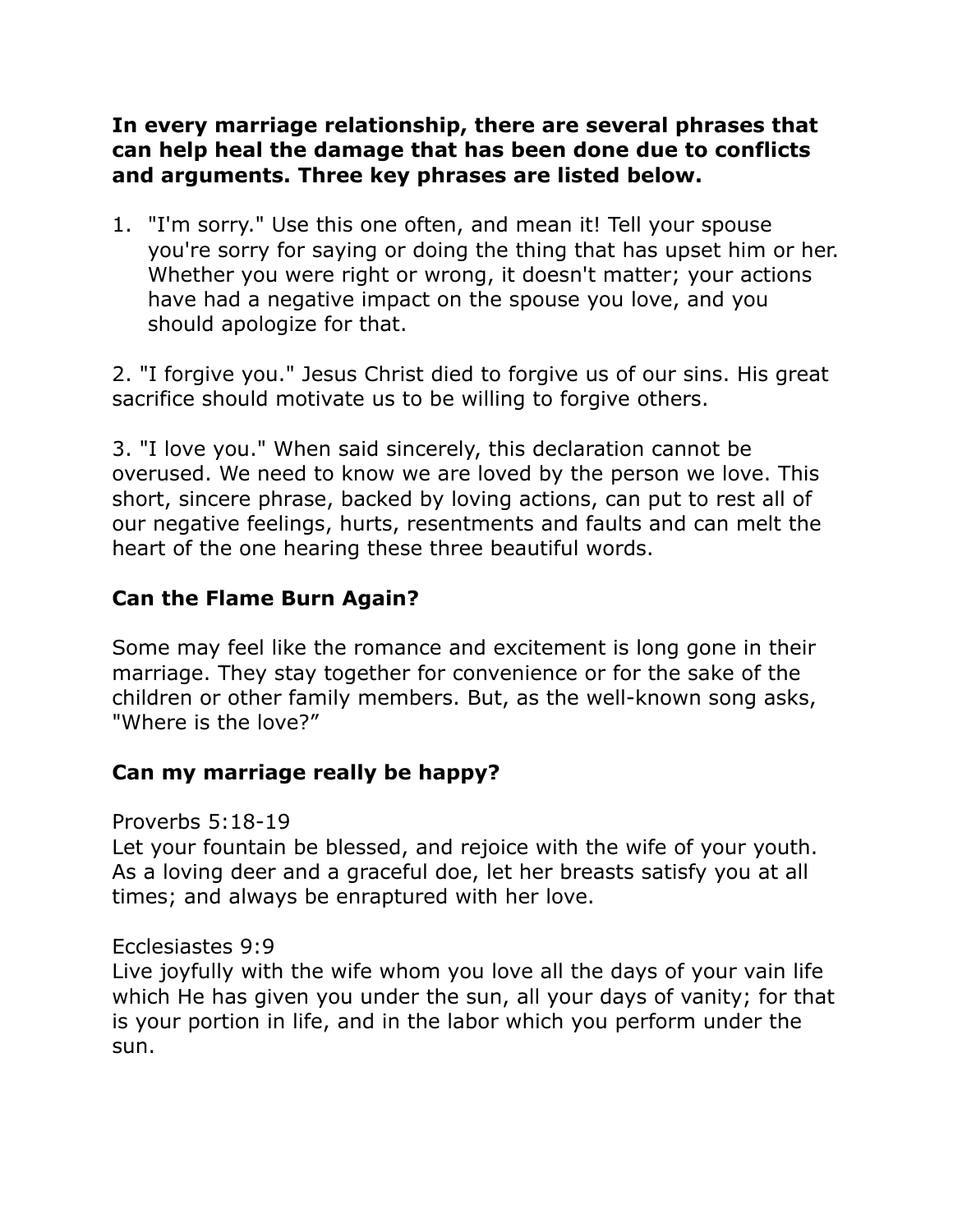Yes, your marriage can be happy! The Bible reminds us that a wife is a blessing from God and tells husbands to "bring happiness" to their wives, starting from the first year of the marriage (Proverbs 18:22; Deuteronomy 24:5). To achieve happiness, it's important to keep the perspective that it's not "my" marriage but "our" marriage. The two of you are in this together and need to work together to bring life and energy back to the marriage if it has been lost.

If you've been married a few years, find ways to rekindle the spark that led to your marriage in the first place. What attracted you to your spouse? Why did you get married? Try dating your spouse again!

Marriage and Family: The Missing Dimension explains: "Some marriage partners have rekindled this desire by asking God for a loving, humble attitude and doing things to show love to their mate, even when they don't feel like it. Many married people have found that the feelings they long for return when they start doing the things that bind two people together"

Beyond the romance, the marriage relationship should also be a close and growing friendship. Consider this excellent advice: "Enjoying your spouse as both friend and marriage partner will help override many marital disagreements, whether financial or social. Couples who remain in love almost inevitably must also be good friends. They will share the ups and downs that are common within the marriage relationship" (Jerold Aust, "What Are the Keys to a Happy Marriage?"). Did I really mean "for better or worse"?

As we saw in Malachi 2:14, marriage is a covenant. When we took our marriage vows, we probably repeated words like "for better or worse." Did we really mean it? No matter what the situation might be right now in your marriage, can't you work together to make it better?

Do you have the option to give up if the situation has become "worse"? God says He "hates divorce" (Malachi 2:16), and His expectation is for you to be committed to your marriage for life. Paul also gave instructions to Church members not to divorce (1 Corinthians 7:10-11), and Jesus Christ gave narrow definition to the terrible circumstances that would allow for divorce and remarriage (Matthew 19:3-9).